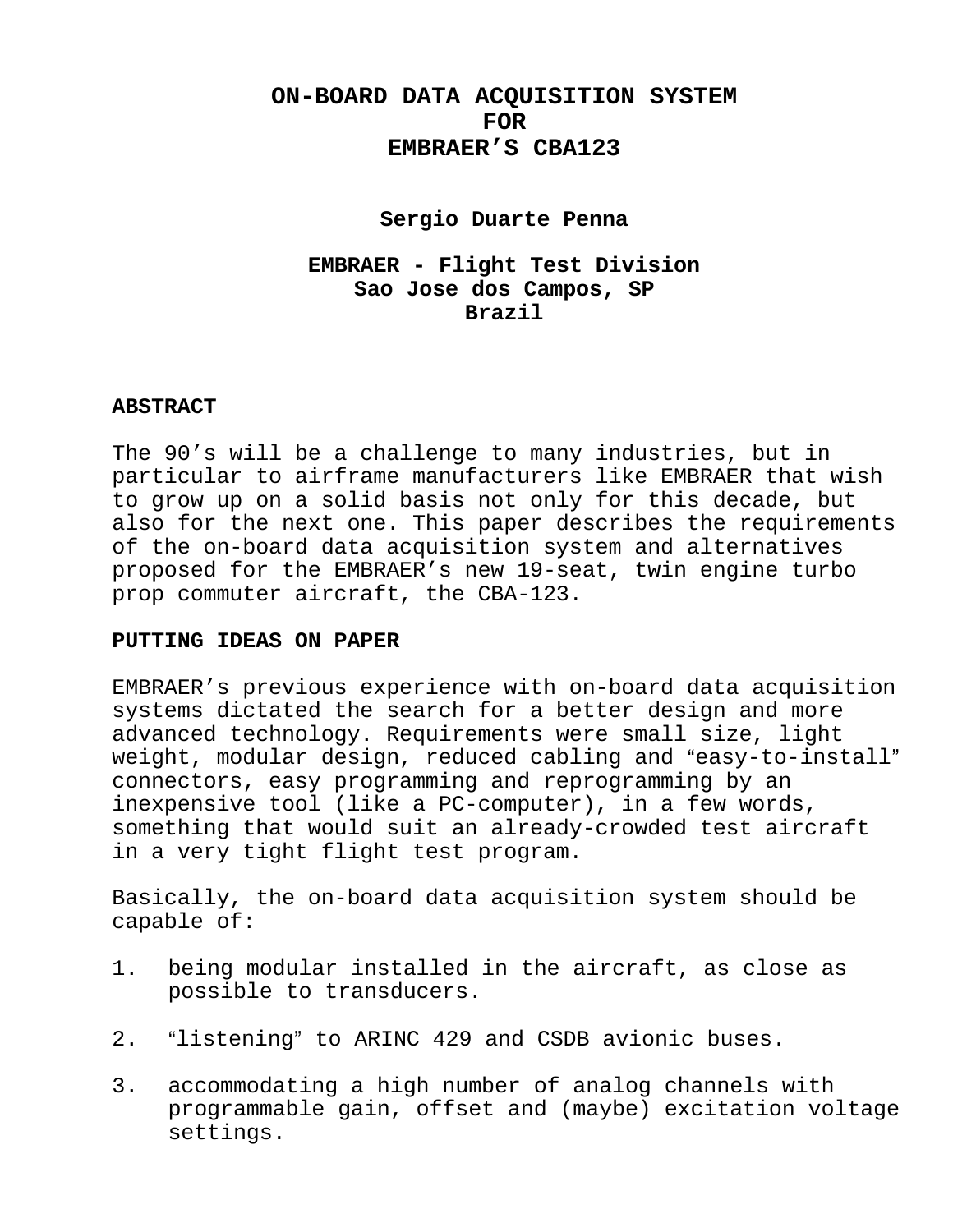- 4. acquiring data from digital sources (such as switches, digital counters, BCD outputs, etc).
- 5. handling bit rates up to 1 Megabit per second.
- 6. local programming through connection to a PC computer.

Besides that, a requirement of monitoring engineering data was added to the on-board system, that should additionally provide display and hardcopy of real-tine engineering data (not raw data), to assist flight test engineers aboard the aircraft in analysing and validating test maneuvers (their "own ground station").

All this, if possible, should speed up the certification of the aircraft, allowing the company to reach the actual production phase as soon as possible, reducing development cycle (time) and nonrecurring costs (money).

The next paragraphs shall illustrate in more detail some requirements of the on-board data acquisition system and for its new aggregate, the on-board data display system. Starting from a more general requirement, a specific "feature" is addressed and an alternative to its implementation proposed. All these "features" were part of the on-board systems specification and will be available when the systems are delivered.

#### **REQUIREMENTS OF THE ON-BOARD DATA ACQUISITION SYSTEM**

o LISTENING TO AVIONIC BUS DATA

The ARINC 429 and CSDB avionic buses presented a "small" problem regarding the length in bits required by some of their "labels" or "addresses":

1. the ARINC bus delivers up to 20 bits of usable data.

2. the CSDB bus delivers up to 32 bits of usable data.

Instead of increasing the PCM word length to 16 bit, which would also increase the overall bandwidth, bus listener cards should allow extracting variable length "bit fields" from anywhere inside a valid range (1 to 32 for the ARINC 429 bus, 1 to 64 for the CSDB bus), and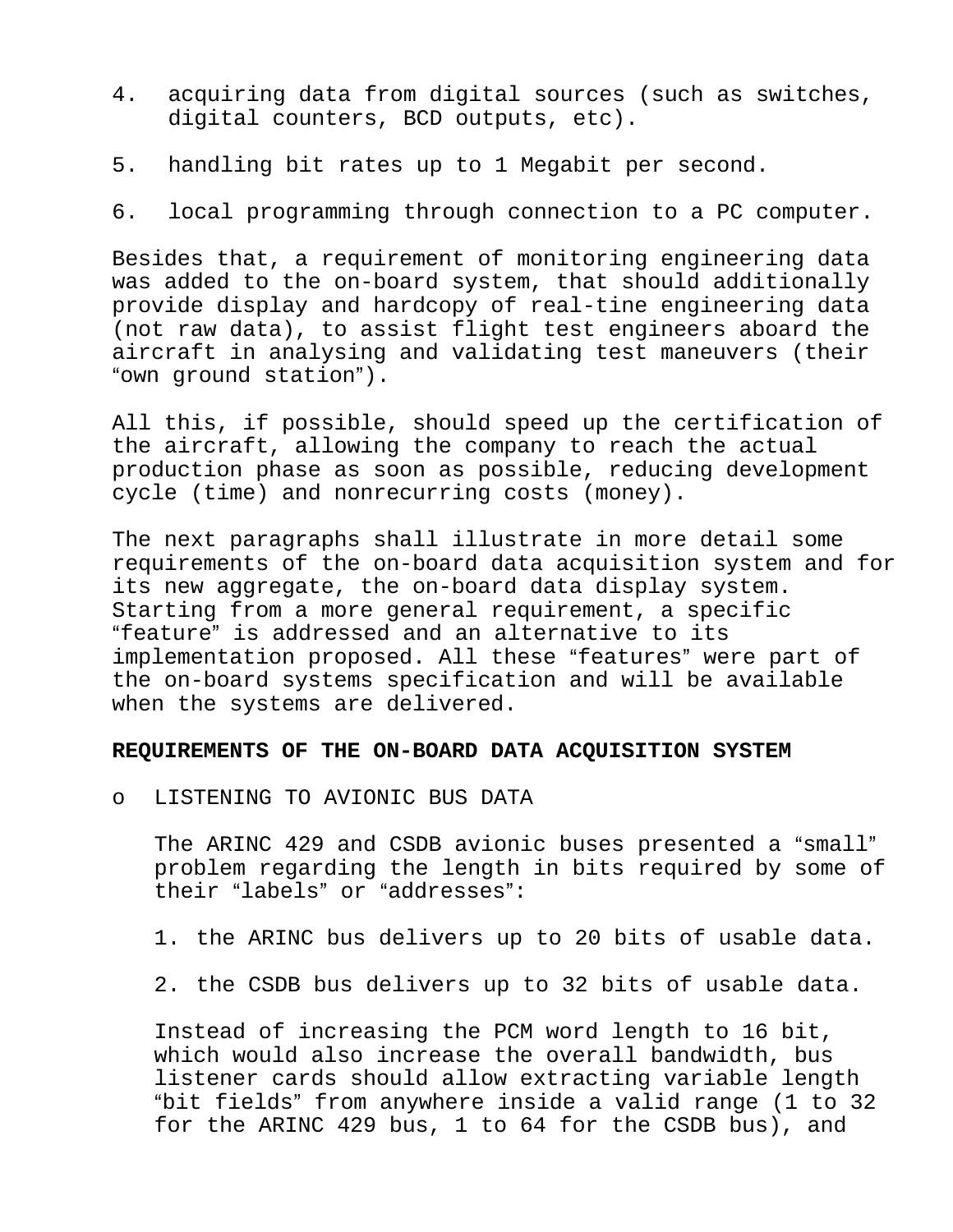encoding them into a number of "fixed-length" 10 or 12 bit-long PCM word (see Figure 1).

The process of getting those "bit fields" back in the right order (something that EMBRAER Ground Station software already does) should be transferred to the data acquisition software module running in the on-board data display system.

o THE "LEFT-RIGHT" BIT-DECISION ON ARINC 429 BUS

Some ARINC labels use a two-bit field addressed as "Source Destination Information (SDI)" bits to separate two different sources of data (such as "left engine data" from "right engine data").

selection of bus data according to its "SDI" bit configuration, separating data sources right inside the data acquisition system, should avoid the use of software (in on-board or in ground station systems) to performing data "decommutation" based on this 2-bit field.

Therefore, the ARINC 429 bus listener card should allow the engineer to enter the desired SDI-bit-combination, so that only labels containing the pattern match should be encoded into the PCM stream.

o INCREASING CHANNEL CAPACITY

To reducing as much as possible the overhead on "reprogramming" the on-board data acquisition was a great concern: such an operation might reduce the speed at which changes could be introduced in the airborne instrumentation.

On the other hand, the so-called "merged" systems offered a very comfortable and modular solution, but normally required extra attention to major frame design and channel distribution on each system to be merged.

The on-board data acquisition system programming software should provide for transparent word sequencing only by their system (box, slot, etc) and their word/frame location, even when data is to be encoded in different systems.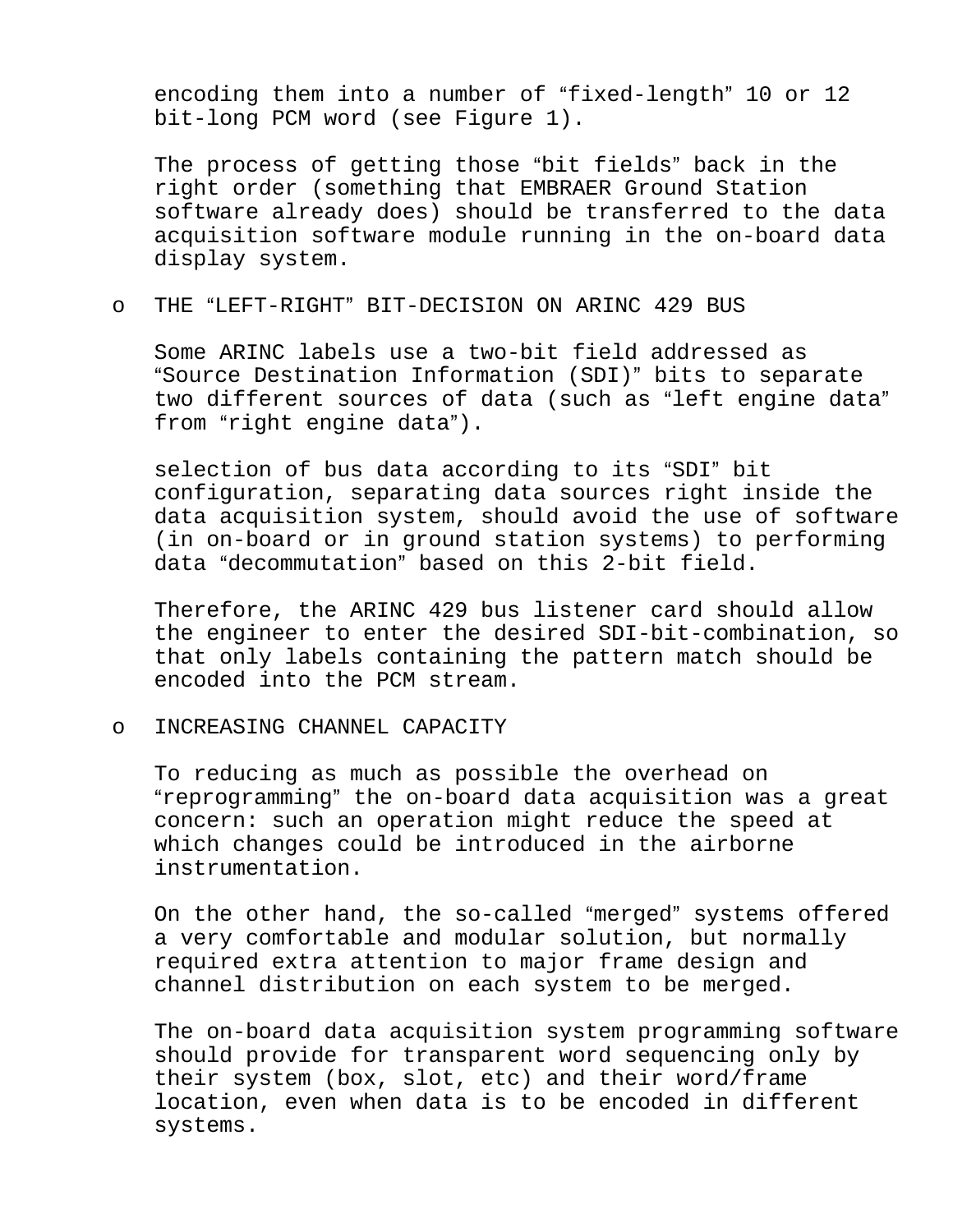



**Figure 1 - Bus Data Extraction**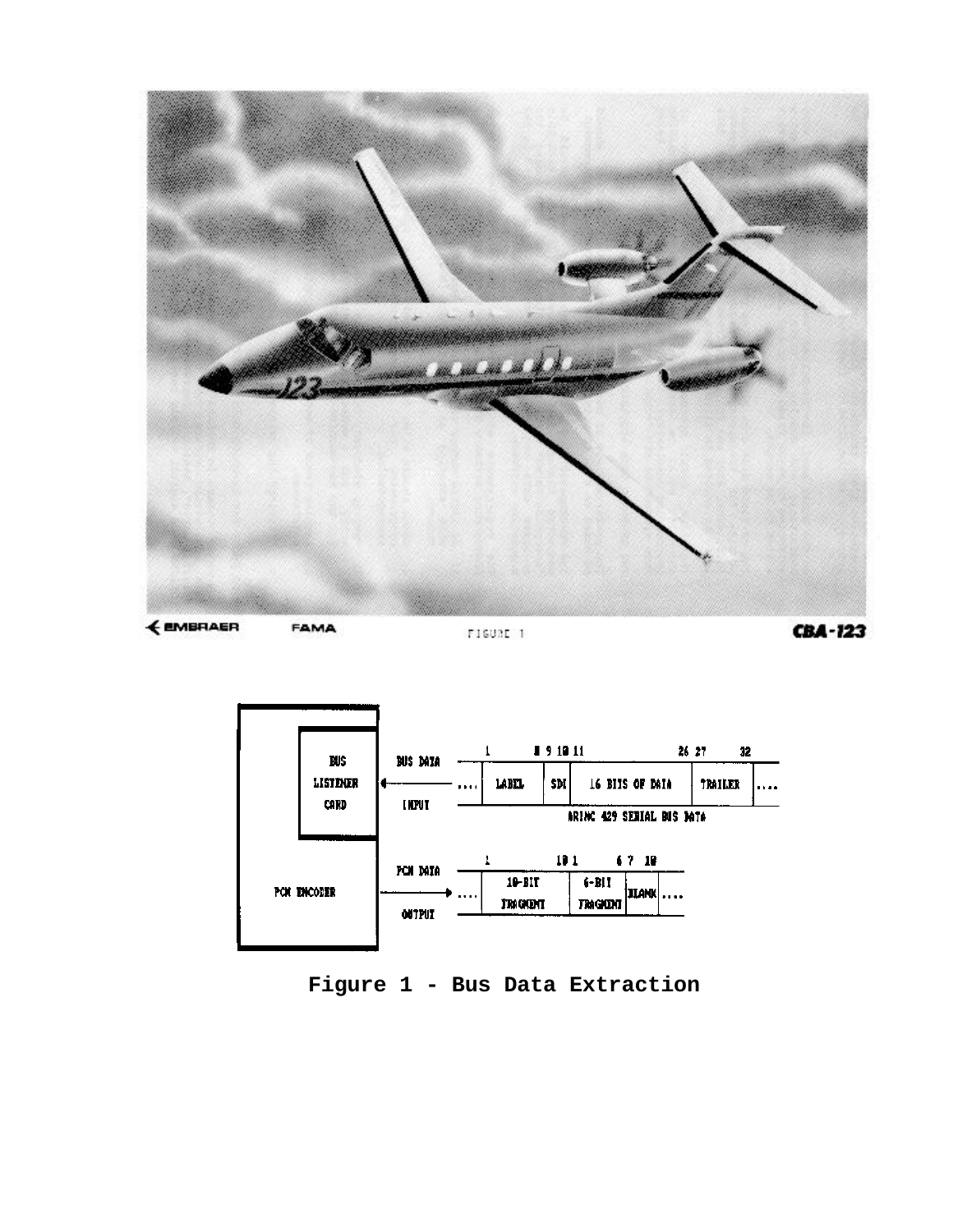Therefore, total system capacity in terms of "number of channels" could be increased without proportionally increasing programming complexity: the whole system should look as being "one system" to the "outside world" (see Figure 2).



**Figure 2 - An alternate merging**

o THE ON-BOARD DATA ACQUISITION SYSTEM PROGRAMMING

The preferred type of hardware performing this function should be based on a PC computer that would "tolerate" the environment.

The PC-computer and the data acquisition system should be connected through serial communication (RS-232). With this "unsophisticated" hardware, the complexity of programming the on-board data acquisition system should be transferred to the supporting software.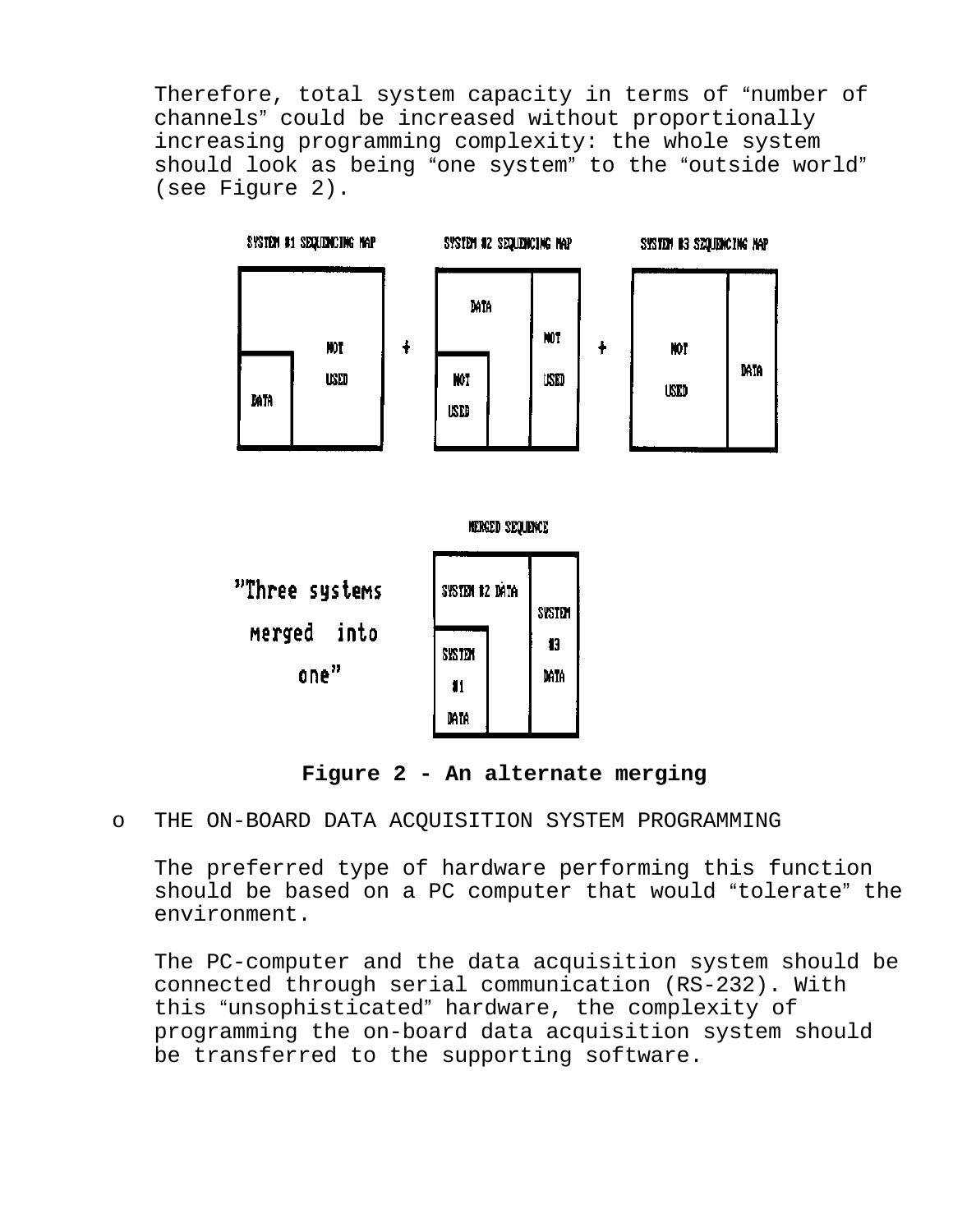The requirements of the on-board data acquisition system programing software should stick to simple rules:

- 1. as little number of keystrokes as possible should be used when entering or modifying data (edit "old",  $modify, save "new".$
- 2. menus should allow for fast access to a specific channel programming for a small change and for immediate reprogramming.
- 3. "pop-up windows", from which an user should pick up an entry, and a mouse should be strongly recommended features for the man-machine-interface (MMI) design.
- 4. keeping track of modifications ("configuration control") in a database.
- 5. "listing" the database through printed reports.

### **MORE ABOUT THE ON-BOARD DATA ACQUISITION SYSTEM**

One major concern in EMBRAER's specification for the new on-board data acquisition system for the CBA-123 was clearly toward the "digital world", basically represented by the ARINC 429 and the COLLINS CSDB digital avionic buses.

Requirements and capabilities of analog signal acquisition modules were not even mentioned, and that for a good reason: most of the features of such a module are already settled and completely exhausted, except (maybe) size and weight.

Data acquisition modules for digital sources can be more easily designed to meet specific requirements, such as ARINC data fragment extraction and ARINC data selection by looking specific SDI-bit pattern match, as defined by EMBRAER for the CBA-123 program.

Following the same principle, there are also future plans for a "totalizer" nodule specification that shall take information such as "fuel flow" from the ARINC 429 bus and integrate it along the time.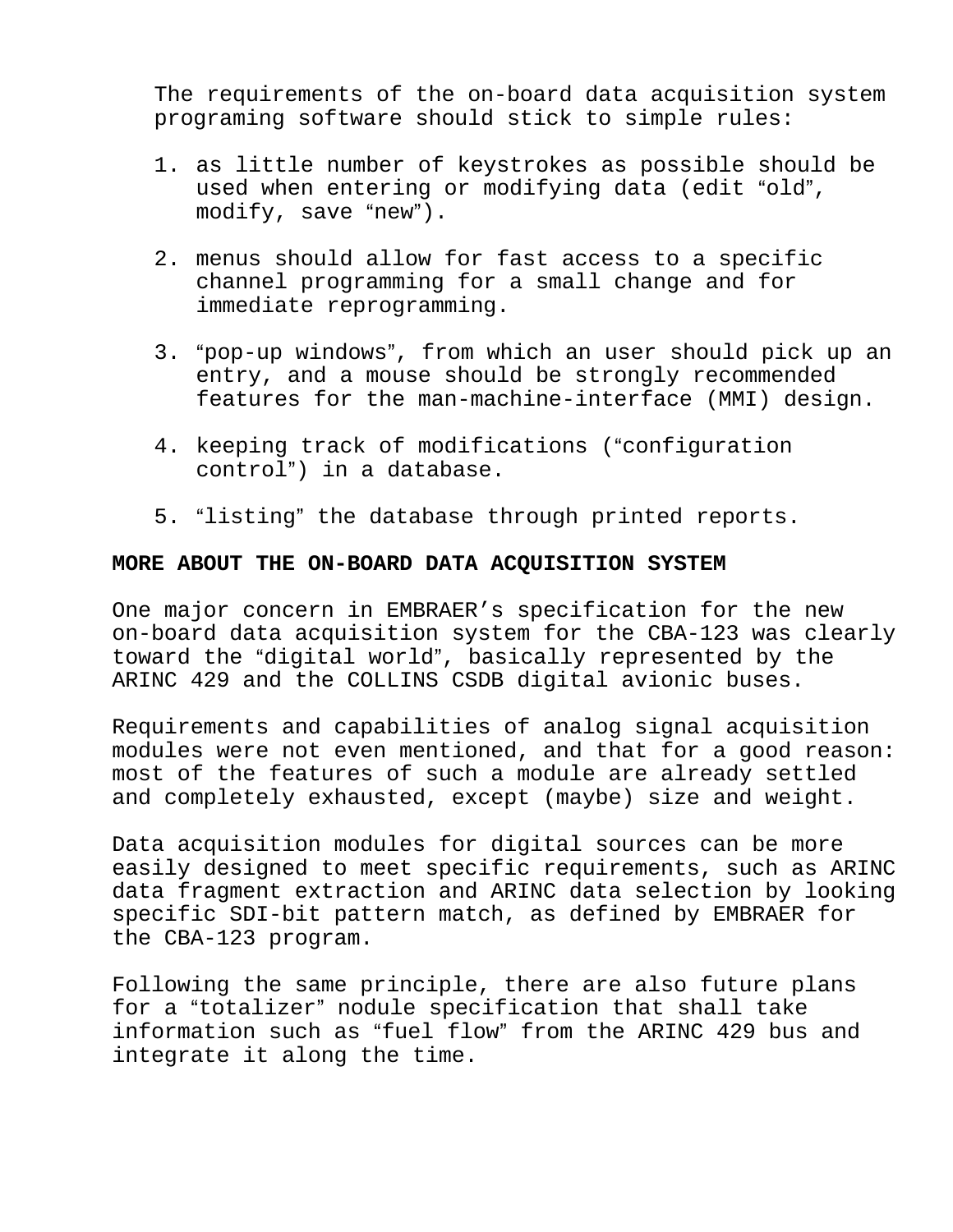Another major concern was to adapt ourselves to "merged systems", since we were accustomed to "master and slave" system design.

Basically, the engineer should only worry about correlation between word/frame location and subsystem/ box/slot/... location, the rest should be taken care of automatically. The actual solution is generally made at the merged system programming software level, where the actual "sampling sequence" is encoded.

Using a PC-computer to running the system programming software was derived from previous experience with "special programming boxes", in general uniquely designed and very expensive, and still requiring some sort of "compiler" run in a ground station computer.

Inexpensive equipment, such as a lap-top PC, cuts hardware costs at once. The remaining software costs shall be shaped around user (engineer or other technical people) needs, but the benefits of a PC platform are evident: it is programmable in a number of high level languages, has a great number of support software in the market, and can easily be connected to other computers, such as the VAX.

All these new features shall greatly improve the daily operation required in a flight test program from technical personnel involved with the on-board instrumentation, after all, the whole system shall use a total of 21 data acquisition boxes connected together in 4 subsystems merged into a special merging box, making a total of 900 instrumented channels from 7 ARINC buses, 13 CSDB buses, 90 thermocouples, 40 discrete inputs, 7 scanivalves and 320 high and low analog inputs.

#### **REQUIREMENTS OF THE ON-BOARD DATA DISPLAY SYSTEM**

o SINGLE HARDWARE PLATFORM

The same PC-computer used for programming the on-board data acquisition system should be used for the on-board data display system.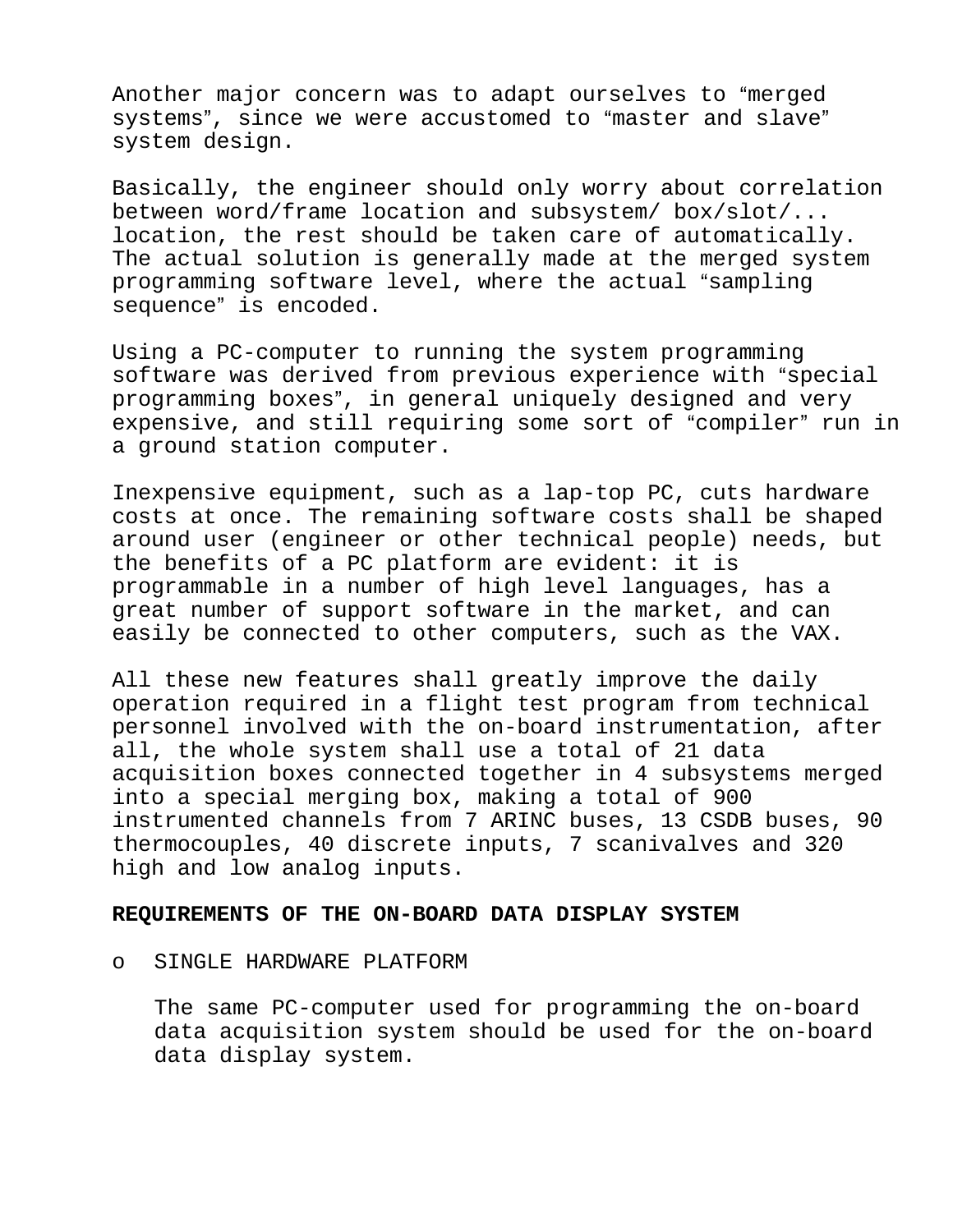#### o INTERFACING WITH THE GROUND STATION DATABASE

EMBRAER keeps track of modifications in the airborne instrumentation configuration in a large database residing in the Ground Station cluster of VAX computers. The database management software should be redesigned to supporting the new instrumentation equipment and to providing an interface to the remote database located on-board the aircraft.

A removable media (cartridge, floppy disk) loaded in our Ground Station with all necessary information to programming the on-board data acquisition system and displaying real-time engineering data should be taken to the test aircraft and used for loading a "remote" database in the PC-computer.

o SPECIAL FEATURES

REASSEMBLING DATA FRAGMENTS

Once the on-board data acquisition system had "split" data words acquired from ARINC 429 and CSDB buses, and encoded then into the PCM stream, a data acquisition software module should provide for the "reassembling" of the original bus data word transparently to the engineer before scaling and displaying it.

DIRECT TEMPERATURE TRANSFORMATION FOR THERMOCOUPLES

Due to the number of temperature readings, instrumentation technicians chose using thermocouples connected to a single reference junction in order to keep a low "dollar-per-channel" ratio.

Therefore, the data acquisition software module should provide reference junction compensation for at least two different thermocouple types ("K" and "E"), so that engineers could directly monitor temperatures in "degrees C" (or "degrees F").

### EMBEDDED TIME SUPPORT

Time correlation is essential to an engineer in most circumstances (such as a following aircraft behavior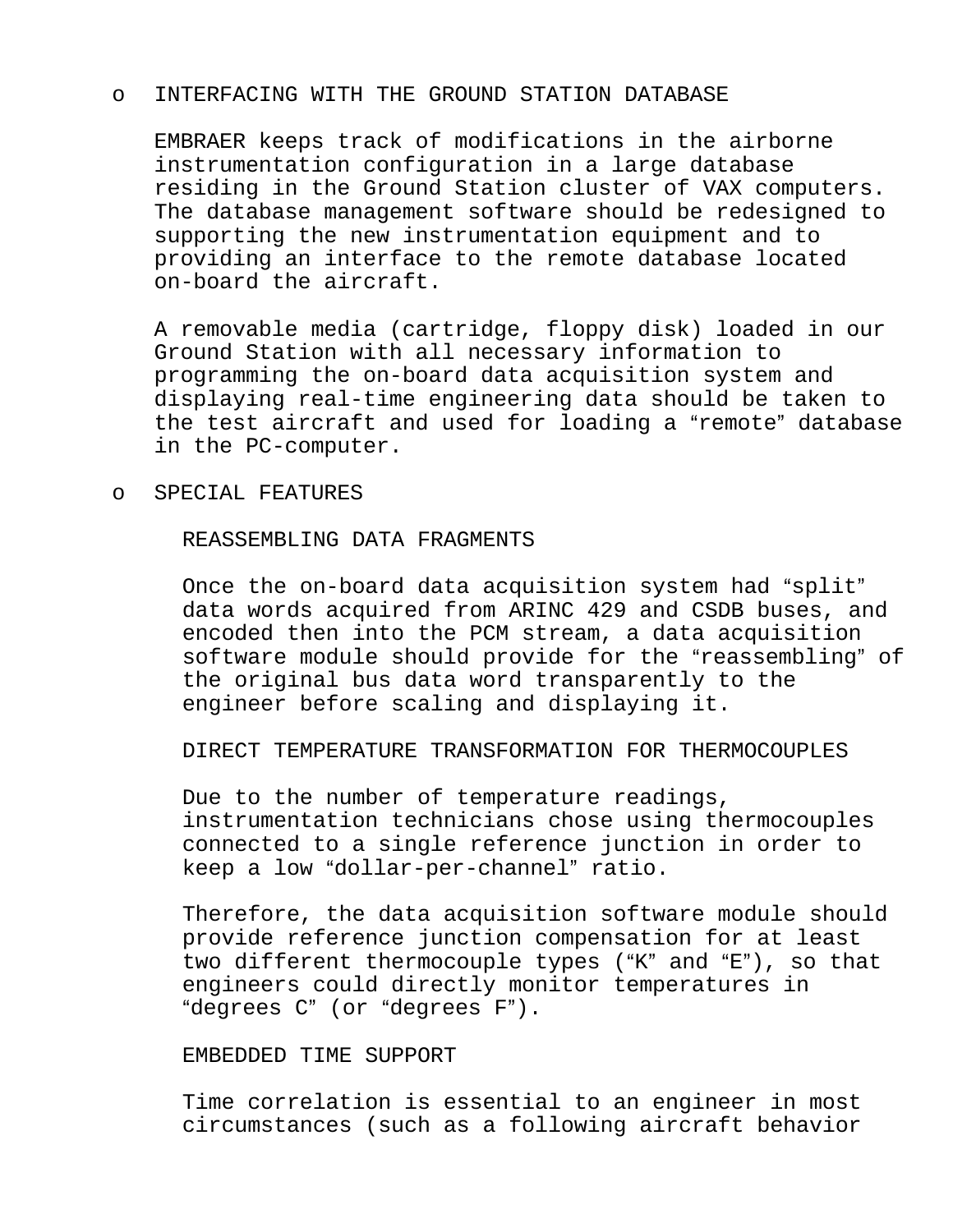after a "rudder kick"), so that "mission time" should always be available with other displayed data.

Since BCD output is normally available in airborne time code generator units, so, "copying" time digits from it should fall strictly under normal on-board data acquisition hardware requirements concerning digital signal sources.

There should be support for defining "syllables" inside the PCM stream containing time information (hours, minutes, seconds and miliseconds) to be assembled together and interpreted by the data display system as the source for "mission time".

o WORKING WITH ENGINEERING UNITS

Engineers should monitor data in engineering units, therefore raw data should be scaled before being displayed using basically two different types of algebraic transformations

- 1. Polynomial from first ("linear") to the third degree, at least.
- 2. Linear Interpolation using data pairs taken from a lookup-table.

The last one is very important because it provides an alternative to "polynomial fit" when calibration data is not a "smooth" line (such as from position reading potentiometers connected to mechanic systems), and also an easy way of "scaling" weighted sign-magnitude or two'scomplement data from the avionic buses.

o REAL-TIME DISPLAYING TEST DATA

Display styles should be defined according to the nature of the data monitored:

1. alphanumeric displays of the "bar-chart" type for up to 8 different channels at the same time, for slow changing data.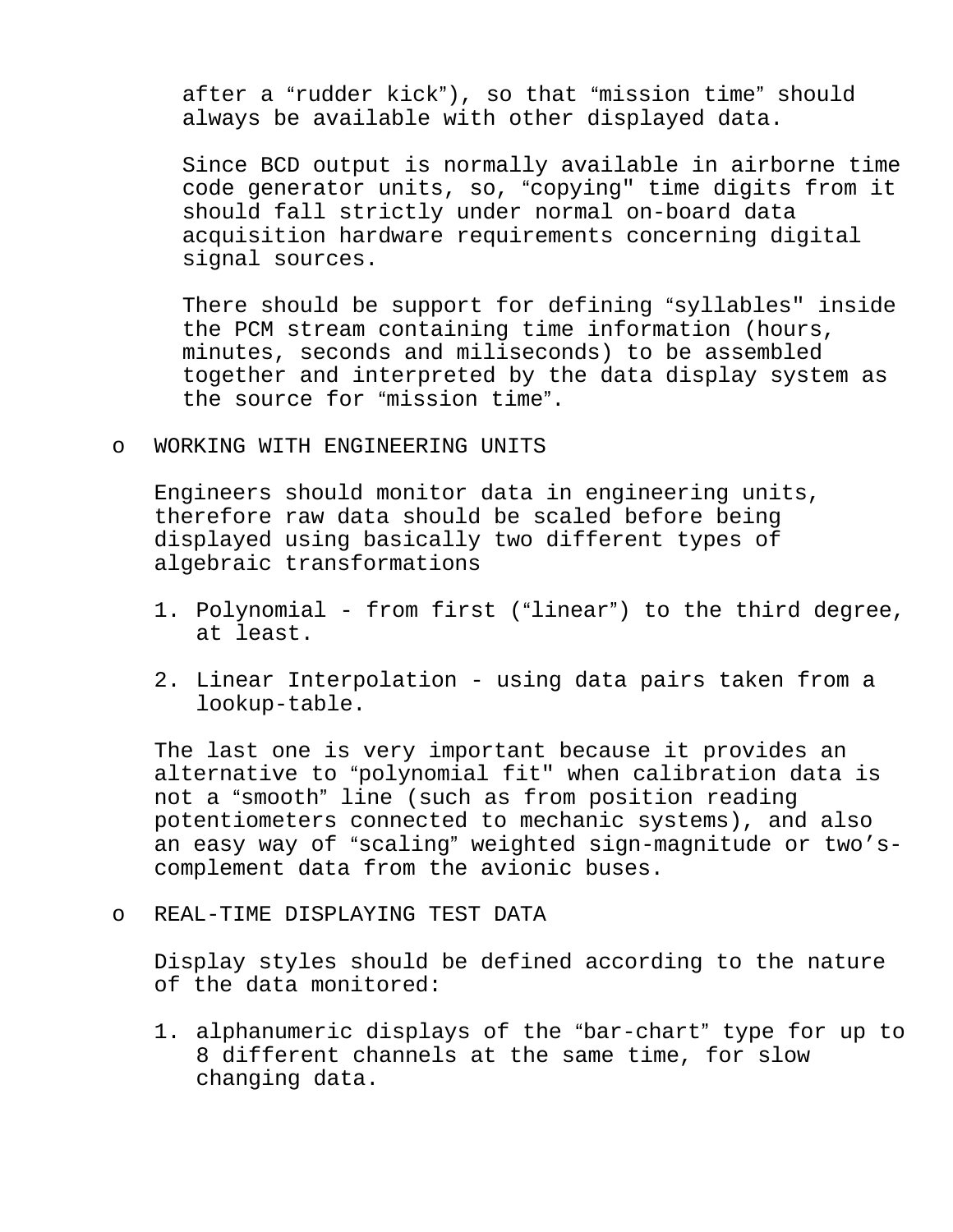- 2. status displays ("ON/OFF", "UP/DOWN", etc) for up to 16 discrete outputs at the same time.
- 3. scrolling graphics for up to 4 different analog channels at the same time, for fast changing data.

In all displays, "mission time" should be displayed at the top, and there should be support for quickly redefining which data should be displayed, so that the engineer could select whatever suits him at any moment during a test.

o HARD-COPYING TIME HISTORY DATA

Engineers would appreciate if data monitored on-board the aircraft could be hard-copied on paper and included in their flight test reports.

The most popular hard-copy produced at EMBRAER's Ground station is called the "EU Strip Chart", a simulation in engineering units of a standard strip-chart recorder, only done with a VAX computer on a VERSATEC printer.

Advantages are obvious, and an alternative to the "EU Strip Chart" (at low cost of CPU power) could be achieved on-board by using a D-to-A card connected to a stripchart recorder using a scaling feature which would allow the engineer to associate EU values to the full range of the D-to-A card (for instance, +5 to -5 Volts).

Installing a laboratory rack-mount type of strip-chart recorder was investigated, and with no surprise EMBRAER was not the first company using one aboard a test aircraft without any special mechanical design, besides shock-mounts.

#### o RECORDING TEST DATA

The need for having records of flight test data is unquestionable, so, displayed data should also, as much as possible, be recorded for quick reviewing, specially if a data analysis program is at hand.

There should be support to record engineering data during small portions of a test flight ("time-slices") in disk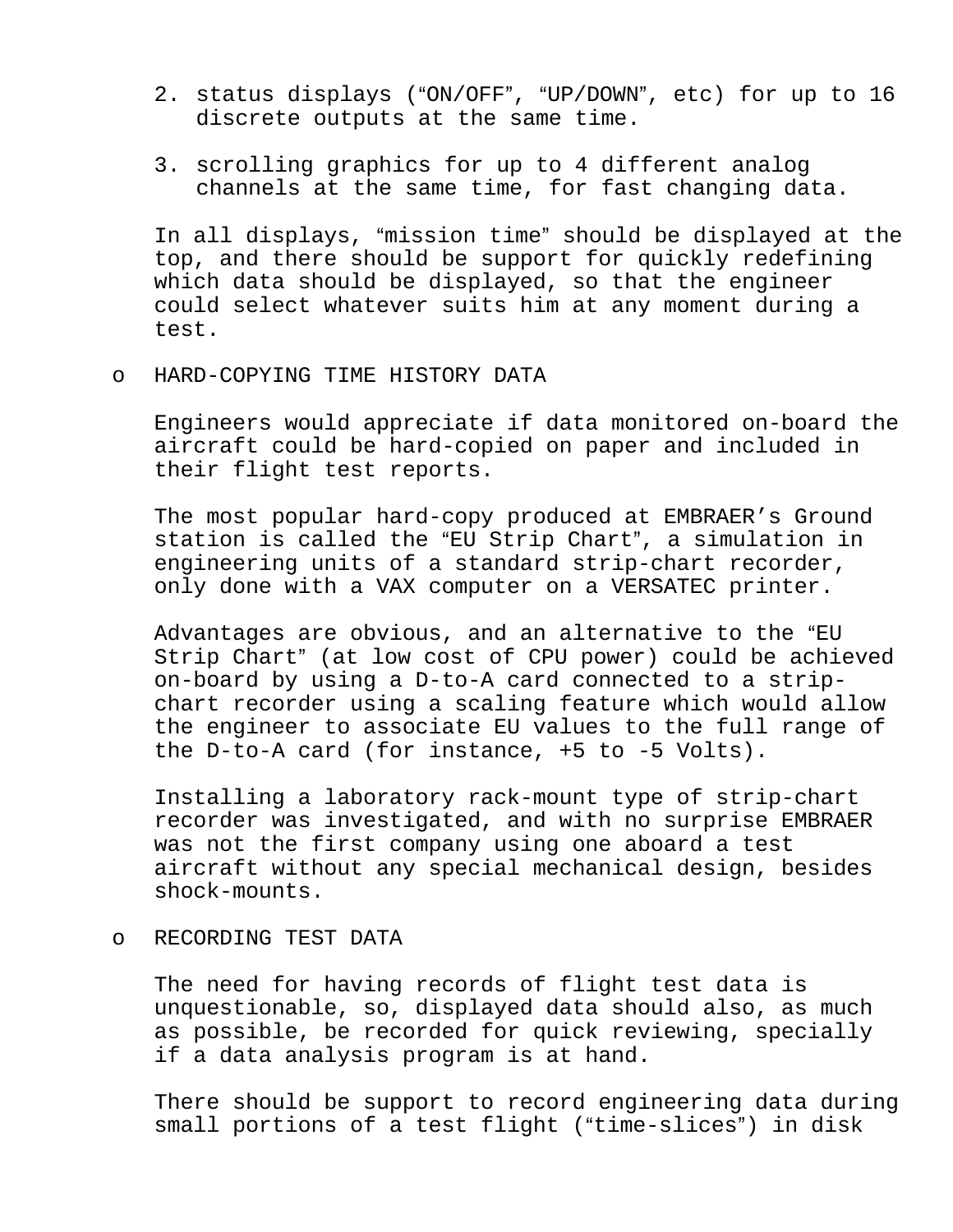files. The data to be recorded should be selected by the engineer among those of interest for a specific test.

The format of the disk file should be compatible with a known data analysis program for quick "importing" of test data.

#### **MORE ABOUT THE ON-BOARD DATA DISPLAY SYSTEM**

The major concern in the specification for the data display system was mainly "closing the loop", that is, once the data acquisition system is programed, the PCM data generated can also be monitored inside the aircraft, preferably in the same computer used for the data acquisition system programming.

Advantages are obvious, specially if the data acquisition and display software have features available in the past only at EMBRAER's ground station systems, such as engineering data display and recording, reference compensation for thermocouples and time history plots, a great benefit to technical personnel involved in preparing and checking the on-board instrumentation, so scaled data can be checked immediately without involving the ground station.

For flight test engineers, test evaluation shall be facilitated, since one may look at engineering data in realtime, record test data during portions of a flight and look at time history data in hard-copy.

For the CBA-123 flight test program a COMPAQ 386/25 shall be used for both on-board data acquisition system programming and on-board engineering data display system. It shall be equipped with a Math co-processor, enhanced graphics adapter, fast graphics co-processor, data acquisition hardware and serial communication ports. An 8-channel D-to-A converter card shall be used connected to a thermal-array type strip recorder for hard-copying time history data.

The data display system shall be completed when a data analysis software package is available for analysing flight test data, and when more automated instrumentation checkout procedures are developed.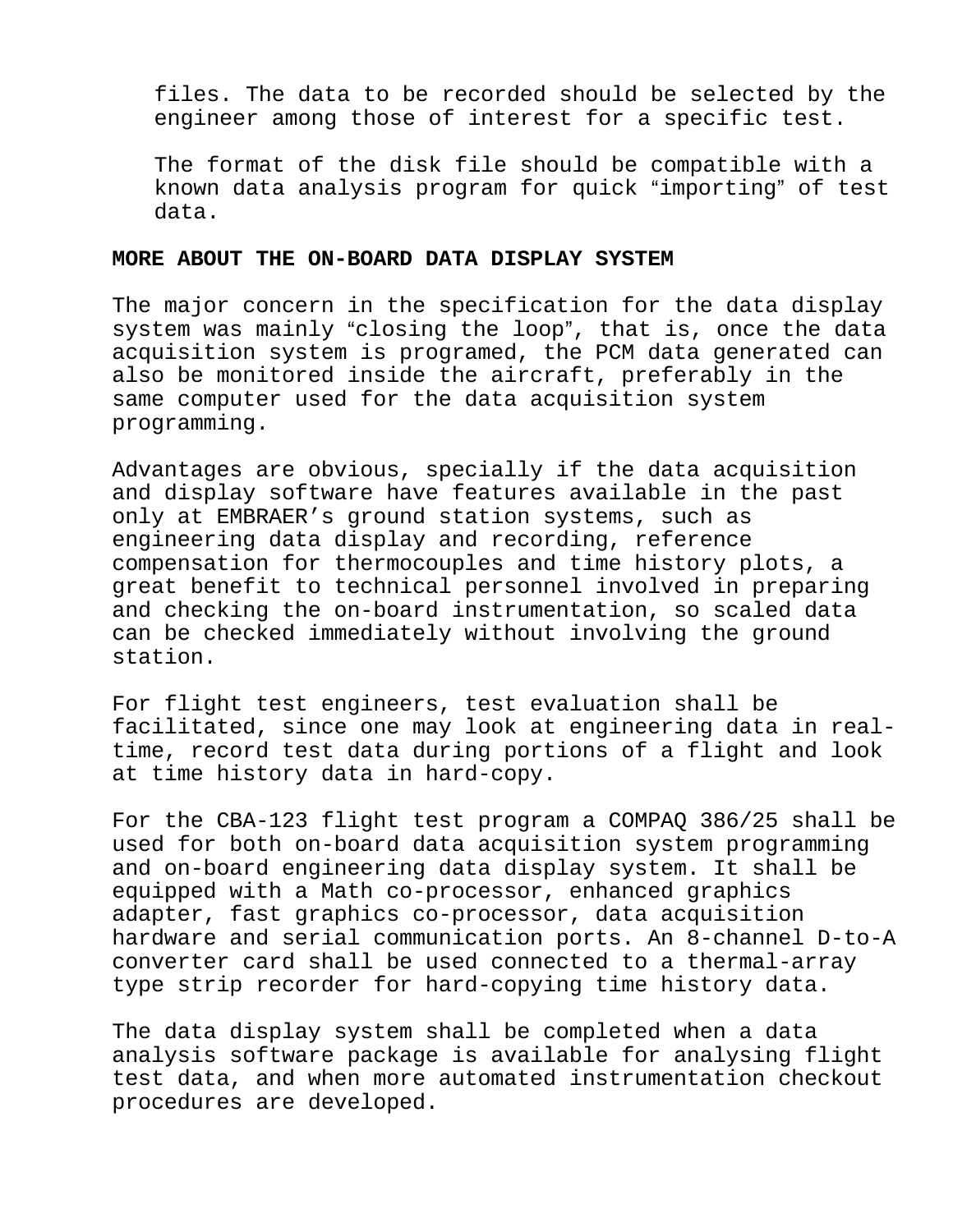The current system design provides an "open door" to these future enhancements.

### **A FINAL WORD**

Since the beginning of the EMB-120 "BRASTLIA" flight test program EMBRAER has invested a great deal seeking out new technology to supporting the Flight Test Division in its continuously growing needs for more and more efficiency in conducting flight test programs. The CBA-123 project demanded again new investments in flight test instrumentation and ground station equipment, but that shall revert to the company in production cost savings and higher competitivity.